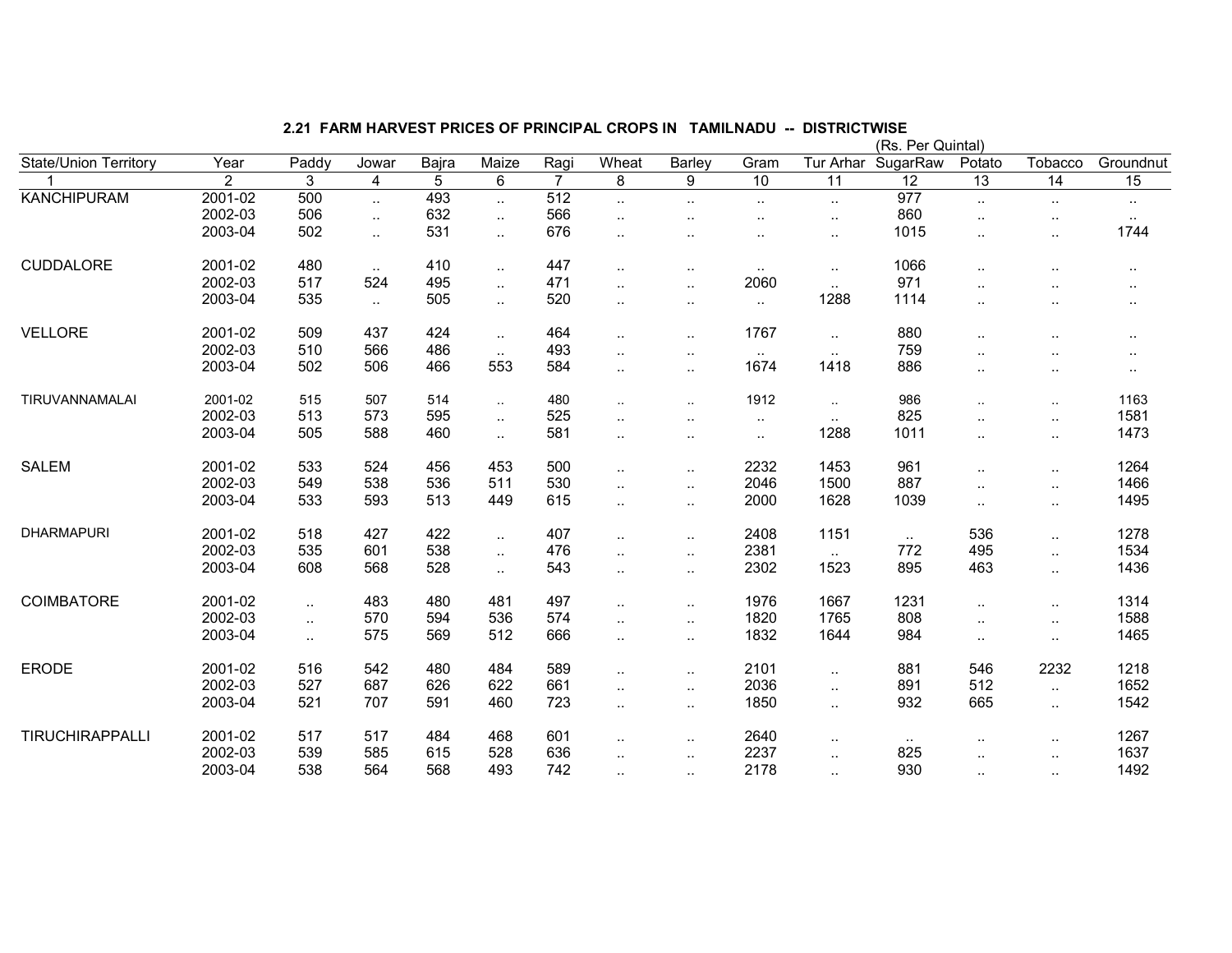|                              |                |           |                             |           |           |                      |                      |                        |                        |                      | (Rs. Per Quintal) |                      |                                                                                                                                                                                  |                      |
|------------------------------|----------------|-----------|-----------------------------|-----------|-----------|----------------------|----------------------|------------------------|------------------------|----------------------|-------------------|----------------------|----------------------------------------------------------------------------------------------------------------------------------------------------------------------------------|----------------------|
| <b>State/Union Territory</b> | Year           | Paddy     | Jowar                       | Bajra     | Maize     | Ragi                 | Wheat                | Barley                 | Gram                   | Tur Arhar            | SugarRaw          | Potato               | Tobacco                                                                                                                                                                          | Groundnut            |
|                              | $\overline{2}$ | 3         | $\overline{4}$              | 5         | 6         | $\overline{7}$       | 8                    | 9                      | 10                     | $\overline{11}$      | $\overline{12}$   | $\overline{13}$      | 14                                                                                                                                                                               | 15                   |
| <b>PUDUKKOTTAI</b>           | 2001-02        | 500       | $\ddotsc$                   | 506       | 456       | $\overline{512}$     | $\ddotsc$            | $\ddot{\phantom{a}}$   | $\cdot$ .              | $\sim$               |                   | $\cdot$ .            | $\cdot$ .                                                                                                                                                                        | $\cdot$ .            |
|                              | 2002-03        | 527       | $\mathcal{L}_{\mathcal{A}}$ | 581       | 506       | 605                  | $\ddotsc$            | $\ddotsc$              | $\ddotsc$              | $\sim$ .             | 903               | $\ddotsc$            | $\ddot{\phantom{a}}$<br><br>$\ddotsc$<br>$\ldots$<br>$\cdot$ .<br>$\ddotsc$<br>$\ldots$<br>$\sim$<br>$\sim$<br>$\ddotsc$<br>$\sim$ .<br>$\ddot{\phantom{1}}$<br>$\sim$<br>$\sim$ |                      |
|                              | 2003-04        | 538       | $\sim$                      | 546       | 488       | 602                  | $\ddotsc$            | $\ddotsc$              | $\cdot$ .              | 1395                 | 930               |                      |                                                                                                                                                                                  | $\ddot{\phantom{a}}$ |
| <b>THANJAVUR</b>             | 2001-02        | 476       | $\mathcal{L}_{\mathcal{A}}$ | 490       | 476       | 571                  | $\ddot{\phantom{1}}$ | $\ddot{\phantom{a}}$   | $\ddotsc$              | $\sim$ .             | 979               | $\ddotsc$            |                                                                                                                                                                                  | 1442                 |
|                              | 2002-03        | 508       | $\sim$ .                    | 585       | 546       | 599                  | $\ddot{\phantom{1}}$ |                        | $\ddot{\phantom{a}}$   | $\sim$               | 854               | $\ddot{\phantom{a}}$ |                                                                                                                                                                                  | 1453                 |
|                              | 2003-04        | 528       | $\sim$ .                    | 668       | 598       | 733                  | $\ddotsc$            | $\ddot{\phantom{a}}$   | $\ddotsc$              | $\sim$ .             | 988               | $\ddotsc$            |                                                                                                                                                                                  | $\cdots$             |
| <b>MADURAI</b>               | 2001-02        | 518       | 515                         | 518       | 509       | 525                  | $\ddotsc$            | $\ddotsc$              | 1651                   | $\ddotsc$            | 907               | $\ddotsc$            |                                                                                                                                                                                  | 1265                 |
|                              | 2002-03        | 529       | 593                         | 567       | 567       | 609                  | $\ddotsc$            | $\ddotsc$              | 1767                   | 1837                 | 860               | $\cdot$ .            |                                                                                                                                                                                  | 1614                 |
|                              | 2003-04        | 535       | 545                         | 545       | 545       | 696                  | ٠.                   | $\ddot{\phantom{a}}$ . | 1752                   | 1726                 | 1011              | $\sim$               |                                                                                                                                                                                  | 1693                 |
| <b>DINDIGUL</b>              | 2001-02        | 505       | 464                         | 450       | 459       | 442                  | $\ddotsc$            | $\ddotsc$              | 2047                   | $\ldots$             | 878               | 558                  |                                                                                                                                                                                  | 1269                 |
|                              | 2002-03        | 507       | 601                         | 545       | 504       | 535                  | $\ddotsc$            | $\ddot{\phantom{a}}$ . | 2058                   | 1296                 | 817               | 581                  |                                                                                                                                                                                  | 1676                 |
|                              | 2003-04        | $\ddotsc$ | 518                         | 524       | 466       | 572                  | $\ddotsc$            | $\ddotsc$              | 1988                   | 1414                 | 880               | $\cdot$ .            |                                                                                                                                                                                  | 1511                 |
| <b>RAMANATHAPURAM</b>        | 2001-02        | 459       | $\ddotsc$                   | $\cdot$ . | $\sim$    | 351                  | $\ddotsc$            |                        | $\ddotsc$              |                      | $\cdot$ .         | $\ddotsc$            |                                                                                                                                                                                  | 1302                 |
|                              | 2002-03        | 507       | $\ddotsc$                   | $\cdot$ . | $\sim$    | 517                  | $\sim$               | $\ddot{\phantom{a}}$   | $\ddotsc$              |                      | $\sim$ $\sim$     | $\sim$               |                                                                                                                                                                                  | 1767                 |
|                              | 2003-04        | 533       | $\ddotsc$                   | $\cdot$ . | $\ddotsc$ | 537                  |                      | $\ddotsc$              | $\sim$                 | $\sim$               | $\cdot$ .         | 616                  |                                                                                                                                                                                  | $\sim$               |
| SIVAGANGA                    | 2001-02        | 468       | $\ddotsc$                   |           |           | ٠.                   |                      |                        | $\ddotsc$              | $\ddotsc$            | $\cdot$ .         | $\ddotsc$            | $\ddot{\phantom{1}}$                                                                                                                                                             | 1163                 |
|                              | 2002-03        | 534       | $\sim$                      |           |           |                      |                      | ٠.                     | ٠.                     | $\sim$               | 808               | $\ddot{\phantom{1}}$ | $\ddot{\phantom{1}}$                                                                                                                                                             | 1514                 |
|                              | 2003-04        | 548       | $\sim$                      | $\ddotsc$ | ٠.        | $\ddot{\phantom{a}}$ |                      | $\ddotsc$              | $\cdot$ .              | $\sim$               | $\ddotsc$         | $\ddotsc$            | $\sim$                                                                                                                                                                           | 1446                 |
| VIRUDHUNAGAR                 | 2001-02        | 519       | 437                         | 467       | $\sim$    | 381                  | $\ddot{\phantom{1}}$ | $\ddotsc$              | 1906                   | 1558                 | 912               | $\ddotsc$            | $\ldots$                                                                                                                                                                         | 1240                 |
|                              | 2002-03        | 558       | 563                         | 546       | $\ddotsc$ | 446                  | $\ddot{\phantom{a}}$ | $\ddotsc$              | 1784                   | 1523                 | 993               | $\ddotsc$            | $\ddotsc$                                                                                                                                                                        | 1527                 |
|                              | 2003-04        | 571       | 558                         | 512       | 530       | 558                  | $\sim$               | $\ddot{\phantom{a}}$   | 1738                   | 1721                 | 911               | $\ddotsc$            | $\ldots$                                                                                                                                                                         | 1582                 |
| TIRUNELVELI                  | 2001-02        | 524       | 515                         | 446       | 488       | 496                  | $\ddotsc$            | $\ddot{\phantom{a}}$   | $\ddot{\phantom{a}}$ . | $\sim$               | 1030              | $\ddotsc$            | $\ldots$                                                                                                                                                                         | 1369                 |
|                              | 2002-03        | 538       | 627                         | 543       | 553       | 602                  | $\ddotsc$            | $\ddot{\phantom{a}}$   | $\sim$                 | $\cdot$ .            | 993               | $\ddotsc$            | $\ldots$                                                                                                                                                                         | 1841                 |
|                              | 2003-04        | 535       | 709                         | 545       | 586       | 710                  | $\ddotsc$            | $\ddotsc$              | 2034                   | $\ldots$             | 1014              | $\ddotsc$            | $\cdot$ .                                                                                                                                                                        | 1453                 |
| <b>THOOTHUKUDI</b>           | 2001-02        | 500       | 446                         | 476       | 462       | 418                  | $\ddot{\phantom{1}}$ | $\ddotsc$              | 1874                   | $\ddotsc$            | 1064              |                      |                                                                                                                                                                                  |                      |
|                              | 2002-03        | 515       | 496                         | 506       | 490       | 528                  | $\ddot{\phantom{a}}$ | $\ddotsc$              | 1770                   | $\ddotsc$            | 936               |                      |                                                                                                                                                                                  |                      |
|                              | 2003-04        | 585       | 508                         | 504       | 452       | 571                  |                      | $\ddot{\phantom{a}}$   | 1837                   | $\ddot{\phantom{a}}$ | 1020              | $\sim$               | $\cdot$ .                                                                                                                                                                        | $\cdot$ .            |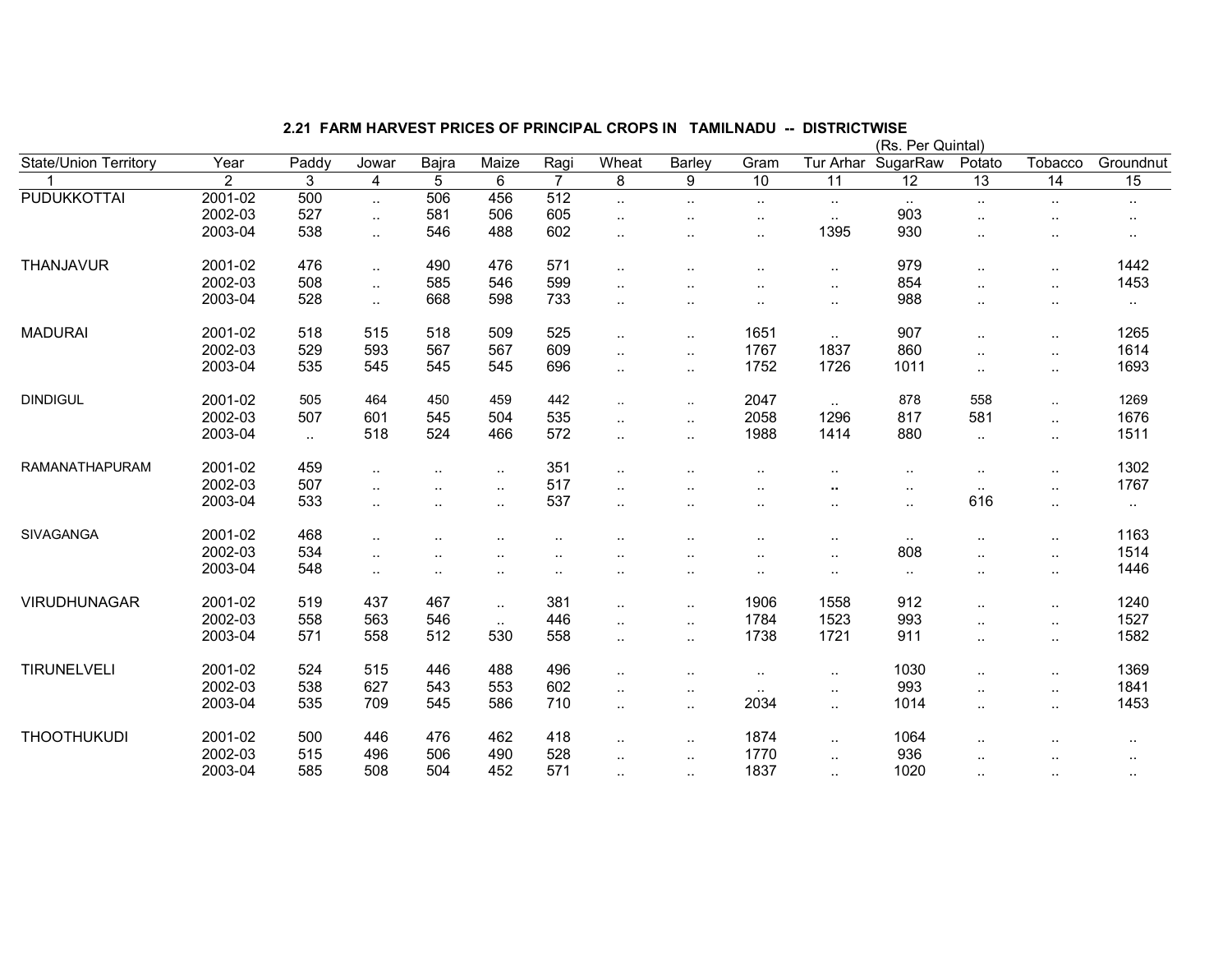|                              |                |           |                        |           |                      |                |                      |                      |                        |                 | (Rs. Per Quintal) |                      |                      |                 |
|------------------------------|----------------|-----------|------------------------|-----------|----------------------|----------------|----------------------|----------------------|------------------------|-----------------|-------------------|----------------------|----------------------|-----------------|
| <b>State/Union Territory</b> | Year           | Paddy     | Jowar                  | Bajra     | Maize                | Ragi           | Wheat                | Barley               | Gram                   | Tur Arhar       | SugarRaw          | Potato               | Tobacco              | Groundnut       |
|                              | $\overline{2}$ | 3         | 4                      | 5         | $6\phantom{1}$       | $\overline{7}$ | 8                    | 9                    | $\overline{10}$        | $\overline{11}$ | $\overline{12}$   | $\overline{13}$      | $\overline{14}$      | $\overline{15}$ |
| <b>NILGIRIS</b>              | 2001-02        | $\sim$ .  | $\ddot{\phantom{a}}$ . | $\ldots$  | $\sim$ .             | 544            | $\ddotsc$            | $\cdot$ .            | $\cdot$ .              | $\sim$          | 1197              | $\sim$               | $\ldots$             | $\cdot$ .       |
|                              | 2002-03        | $\ddotsc$ |                        | $\ddotsc$ | $\ddotsc$            | 545            | $\ddot{\phantom{a}}$ | $\cdot$ .            | $\ddot{\phantom{a}}$   | $\ddotsc$       | 1049              | $\ddot{\phantom{a}}$ |                      |                 |
|                              | 2003-04        | $\ddotsc$ |                        |           |                      | ٠.             |                      |                      | $\cdot$ .              | ٠.              | $\sim$            | 784                  | $\ddotsc$            | $\cdots$        |
| <b>KANYAKUMARI</b>           | 2001-02        | 508       | $\ddotsc$              | $\cdot$ . |                      |                |                      | $\cdot$ .            | $\ddot{\phantom{a}}$   |                 | $\cdot$ .         |                      | $\cdot$ .            | $\cdots$        |
|                              | 2002-03        | 530       | $\ddotsc$              |           |                      |                |                      |                      |                        |                 |                   |                      |                      | $\cdot$ .       |
|                              | 2003-04        | 512       | $\cdot$ .              | $\cdot$ . | $\ddotsc$            |                |                      |                      | ٠.                     | ٠.              |                   |                      |                      | $\cdot$ .       |
| <b>VILUPPURAM</b>            | 2001-02        | 490       | 444                    | 413       | $\sim$               | 418            | $\ddotsc$            | ٠.                   | $\ddot{\phantom{a}}$   | $\ldots$        | 1011              | $\cdot$ .            | $\ddot{\phantom{a}}$ | $\cdot$ .       |
|                              | 2002-03        | 517       | 616                    | 560       | $\sim$ $\sim$        | 494            |                      |                      | $\ddot{\phantom{1}}$ . | $\sim$          | 803               |                      |                      | $\cdots$        |
|                              | 2003-04        | 522       | 698                    | 465       | 425                  | 466            | ٠.                   | ٠.                   | $\ddot{\phantom{a}}$   | 1622            | 895               |                      |                      | $\cdot$ .       |
| NAGAPATTINAM                 | 2001-02        | 476       | $\sim$                 |           |                      |                |                      |                      |                        | $\sim$          | 1108              | $\ddot{\phantom{a}}$ |                      | $\sim$          |
|                              | 2002-03        | 514       | $\ddotsc$              |           |                      |                |                      |                      | $\ddot{\phantom{a}}$   | $\sim$          | 982               | $\ddot{\phantom{a}}$ |                      | $\cdot$ .       |
|                              | 2003-04        | 537       | $\ddotsc$              |           |                      |                |                      |                      |                        | $\sim$          | 1126              |                      | $\sim$               | $\cdot$ .       |
|                              |                |           |                        |           |                      |                |                      |                      |                        |                 |                   |                      |                      |                 |
| THIRUVALLORE                 | 2001-02        | 506       | $\ddotsc$              | $\sim$    | $\sim$               | $\sim$         | $\ddotsc$            |                      |                        | $\sim$          | $\cdot$ .         |                      | $\ldots$             | $\sim$          |
|                              | 2002-03        | 510       | $\sim$                 | 636       | $\ddot{\phantom{1}}$ | 563            | ٠.                   |                      |                        | $\cdot$         | $\sim$            |                      | $\cdot$ .            | 1531            |
|                              | 2003-04        | 520       | $\ddotsc$              | 505       | $\sim$ .             | 665            | $\ddot{\phantom{a}}$ | $\ddot{\phantom{a}}$ | $\ddotsc$              | $\sim$          | 1232              | $\ddotsc$            | $\sim$               | 1552            |
| <b>KARUR</b>                 | 2001-02        | $\sim$    | 465                    | 465       | $\sim$ .             | 507            | $\ddot{\phantom{a}}$ |                      | . .                    | $\sim$          | 884               | $\ddotsc$            | $\ddotsc$            | $\cdot$ .       |
|                              | 2002-03        | $\ddotsc$ | 605                    | 607       | $\ddotsc$            | $\ddotsc$      |                      |                      | $\ddot{\phantom{a}}$   | $\ddotsc$       | 845               | $\ddot{\phantom{a}}$ | $\ddot{\phantom{a}}$ | $\sim$          |
|                              | 2003-04        | 581       | 512                    | 512       | $\ddot{\phantom{1}}$ |                |                      | $\ddotsc$            | $\cdot$ .              | $\sim$          | 907               | $\sim$               | $\sim$ $\sim$        | 1485            |
|                              |                |           |                        |           |                      |                |                      |                      |                        |                 |                   |                      |                      |                 |
| PERAMBALUR                   | 2001-02        | $\cdot$ . |                        |           |                      |                |                      |                      | $\ddot{\phantom{a}}$   | ٠.              |                   | ٠.                   | $\cdot$ .            | 1821            |
|                              | 2002-03        | $\ddotsc$ |                        |           |                      |                |                      |                      |                        |                 |                   |                      |                      | $\cdot$ .       |
|                              | 2003-04        | $\sim$    |                        |           |                      |                | . .                  |                      | $\cdot$ .              | ٠.              |                   |                      |                      | $\cdots$        |
| <b>TIRUVALLUR</b>            | 2001-02        | 506       | $\ddotsc$              |           |                      |                |                      |                      |                        | $\ddotsc$       | 1002              |                      |                      | $\sim$          |
|                              | 2002-03        | 540       | $\ddotsc$              | $\cdot$ . |                      | . .            |                      |                      |                        | $\sim$          | 899               | $\ddot{\phantom{a}}$ |                      | $\sim$          |
|                              | 2003-04        | 541       | $\ddot{\phantom{a}}$ . |           | ٠.                   |                |                      |                      | ٠.                     | $\sim$          | 1019              |                      |                      | $\sim$ $\sim$   |
| <b>THENI</b>                 | 2001-02        | 533       | 402                    | 453       | 447                  | 498            | ٠.                   |                      | $\ddotsc$              | $\sim$          | 893               |                      |                      | $\cdot$ .       |
|                              | 2002-03        | 527       | 507                    | 539       | 524                  | 484            |                      |                      |                        | $\sim$          | 848               |                      |                      |                 |
|                              | 2003-04        | 533       | 462                    | 496       | 465                  | 570            | ٠.                   | $\ddot{\phantom{a}}$ | $\ddot{\phantom{a}}$   | 1581            | 974               | $\ddotsc$            | $\ddotsc$            |                 |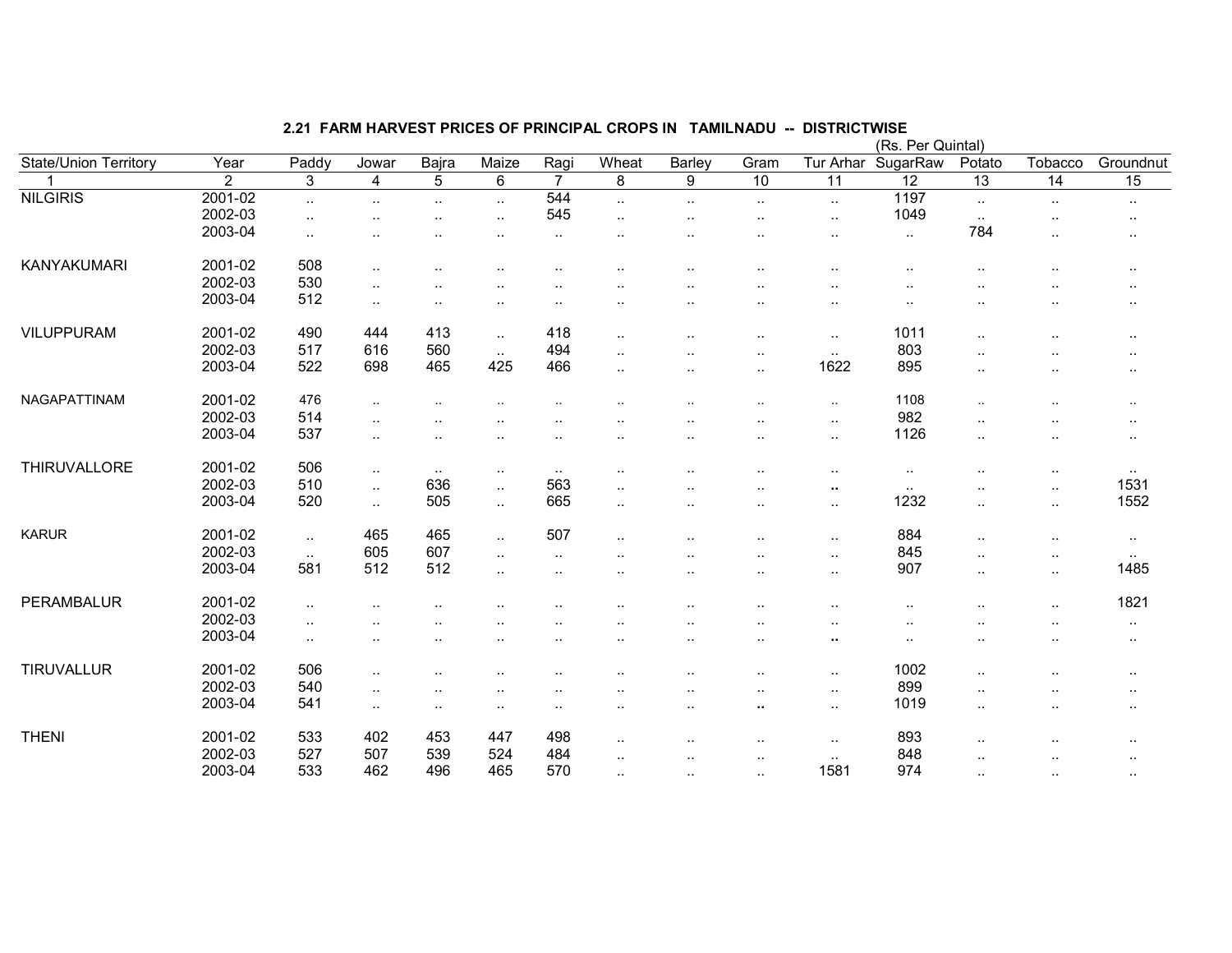|                                            |         |       |           |       |          |      |           |           |           |           | (Rs. Per Quintal) |           |           |           |
|--------------------------------------------|---------|-------|-----------|-------|----------|------|-----------|-----------|-----------|-----------|-------------------|-----------|-----------|-----------|
| <b>State/Union Territory</b>               | Year    | Paddy | Jowar     | Baira | Maize    | Ragi | Wheat     | Barlev    | Gram      | Tur Arhar | SugarRaw          | Potato    | Tobacco   | Groundnut |
|                                            |         |       | 4         |       |          |      |           | y         | 10        |           | 12                | 13        | 14        | 15        |
| NAMAKKAL                                   | 2001-02 | 526   | 542       | 474   | $\cdots$ | 470  | $\cdot$ . | $\cdot$ . | . .       | $\sim$    | 1023              |           |           | 1171      |
|                                            | 2002-03 | 538   | $\cdot$ . | 628   | $\cdots$ | 564  | $\cdot$ . | $\cdot$ . | $\cdot$ . | $\sim$    | 992               | $\cdot$ . | $\cdot$ . | 1459      |
|                                            | 2003-04 |       | 693       | 558   | .        | 584  | . .       | .         | . .       | $\cdots$  | 1256              | . .       |           | 1476      |
| TAMILNADU                                  | 2001-02 | 500   | 479       | 445   | 465      | 448  | $\cdots$  | $\cdot$ . | 1996      | 1277      | 955               | 552       | 2232      | 1270      |
| <b>(STATE WEIGHTED)</b><br><b>AVERAGE)</b> | 2002-03 | 521   | 578       | 541   | 528      | 505  | $\cdot$ . | $\cdot$ . | 1863      | 1559      | 879               | 568       |           | 1560      |
|                                            | 2003-04 | 530   | 562       | 488   | 479      | 568  | $\cdot$ . | .         | 1854      | 1463      | 1013              | 693       |           | 1538      |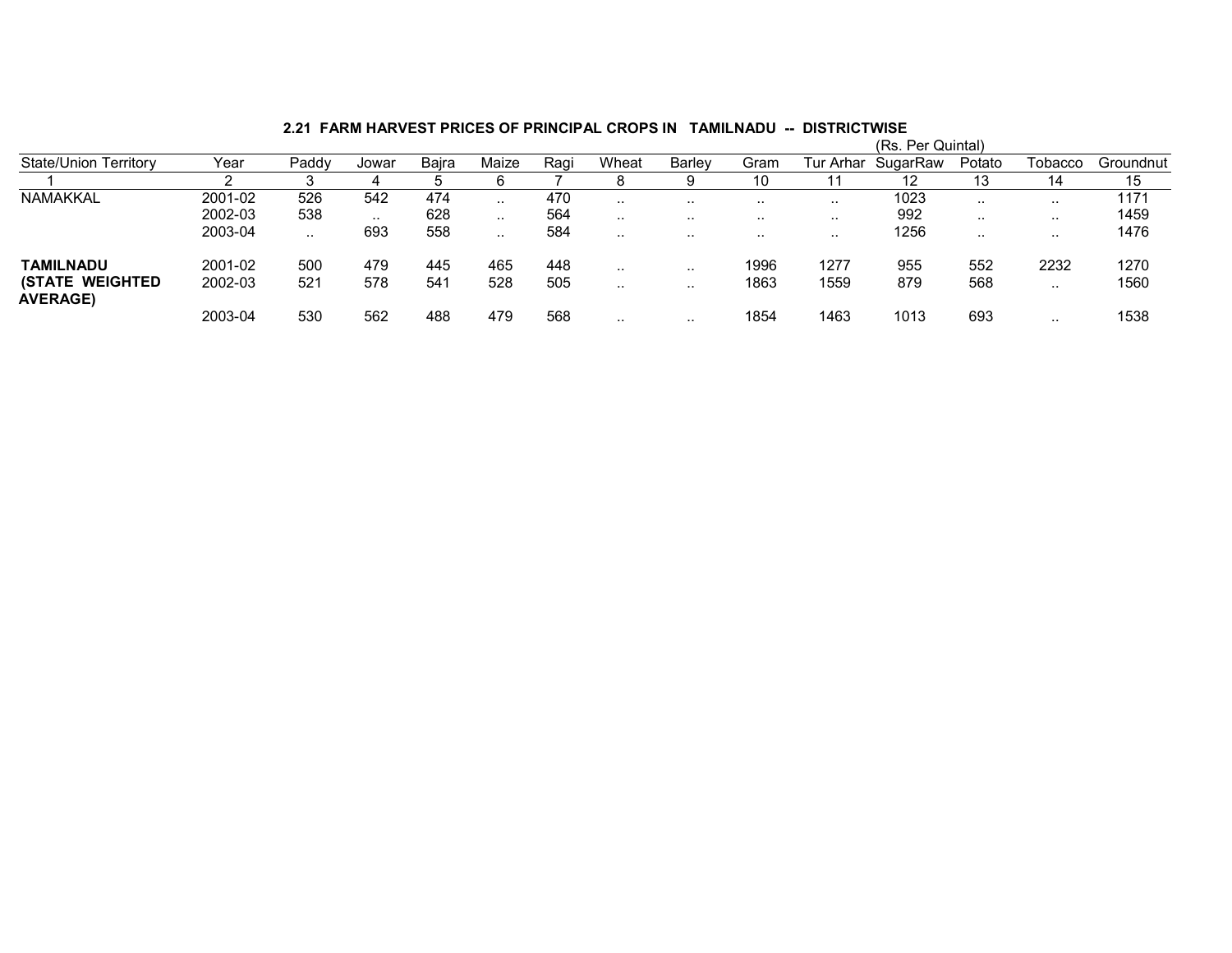|                              |                |                      |      |           |                                     |                        |                      |                          |         |                      | (Rs. Per Quintal) |        |                      |           |
|------------------------------|----------------|----------------------|------|-----------|-------------------------------------|------------------------|----------------------|--------------------------|---------|----------------------|-------------------|--------|----------------------|-----------|
| <b>State/Union Territory</b> | Year           |                      |      |           | RapeSeed Sesamum Linseed CasterSeed | Toria                  | Cotton               | Banana<br><b>100 Nos</b> | Coconut | Pepper               | Ginger            | Chilly | Turmeric             | Mesta     |
| $\mathbf{1}$                 | $\overline{2}$ | 16                   | 17   | 18        | 19                                  | 20                     | 21                   | 22                       | 23      | 24                   | 25                | 26     | 27                   | 28        |
| <b>KANCHEIPURAM</b>          | 2001-02        | $\ddot{\phantom{1}}$ | 1526 | u.        | $\ddot{\phantom{a}}$                |                        | $\sim$               | $\sim$                   | 279     | $\ddot{\phantom{1}}$ | $\ddotsc$         | 2325   | $\ddot{\phantom{1}}$ | $\ldots$  |
|                              | 2002-03        | $\ddotsc$            | 1976 | $\cdot$ . | $\ddot{\phantom{a}}$                |                        | $\cdot$ .            | 65                       | 314     | $\ddotsc$            | $\ldots$          | 3255   | $\ddotsc$            |           |
|                              | 2003-04        |                      | 2005 |           |                                     |                        |                      | 66                       | 360     |                      |                   | 3255   |                      |           |
|                              |                | $\sim$               |      | $\ldots$  | $\ddot{\phantom{0}}$                |                        |                      |                          |         | $\ddotsc$            | $\sim$            |        | $\ddot{\phantom{a}}$ | $\cdot$ . |
| CUDDALORE                    | 2001-02        | $\ddotsc$            | 1649 | $\ldots$  |                                     |                        |                      | 65                       | 264     | $\ddotsc$            | $\ddotsc$         | 2784   | 1854                 | $\sim$    |
|                              | 2002-03        | $\ddotsc$            | 1914 | $\cdot$ . |                                     |                        | $\ddotsc$            | 70                       | 270     | $\ddotsc$            | $\sim$            | 3086   | 3127                 | $\ddotsc$ |
|                              | 2003-04        | $\ddotsc$            | 1885 | $\ddotsc$ |                                     |                        | $\ddot{\phantom{a}}$ | 77                       | 308     | $\ddotsc$            | $\ddotsc$         | 2877   | 3425                 | $\ddotsc$ |
|                              |                |                      |      |           |                                     |                        |                      |                          |         |                      |                   |        |                      |           |
| <b>VELLORE</b>               | 2001-02        | $\ddot{\phantom{a}}$ | 1659 | $\cdot$ . |                                     | $\ddot{\phantom{a}}$   | $\cdot$ .            | 52                       | 223     | $\ddotsc$            | $\ddotsc$         | 2563   | 1488                 | $\cdot$ . |
|                              | 2002-03        | $\ddotsc$            | 2034 | $\ddotsc$ |                                     | $\ddotsc$              | $\ldots$             | 60                       | 239     | $\ddotsc$            | $\sim$            | 2883   | 2581                 | $\sim$    |
|                              | 2003-04        | $\ddotsc$            | 1843 | $\ddotsc$ | $\cdot$ .                           | $\sim$                 | $\ddotsc$            | 60                       | 303     | $\ddotsc$            | $\sim$            | 2709   | 2790                 | $\cdot$ . |
|                              |                |                      |      |           |                                     |                        |                      |                          |         |                      |                   |        |                      |           |
| TIRUVANNAMALAI               | 2001-02        | $\ddotsc$            | 1763 | $\cdot$ . |                                     |                        | $\ddotsc$            | 49                       | 285     | $\cdot$ .            | $\sim$            | 2534   | 1586                 | $\sim$    |
|                              | 2002-03        | $\ddot{\phantom{1}}$ | 1923 | $\cdot$ . |                                     |                        |                      | 44                       | 280     | $\sim$               | $\cdot$ .         | 3162   | 2647                 | $\cdot$ . |
|                              | 2003-04        | $\sim$               | 1916 | $\ldots$  |                                     | $\ddotsc$              | $\ldots$             | 42                       | 412     | $\ddotsc$            | $\sim$            | 2511   | 3205                 | $\ddotsc$ |
|                              |                |                      |      |           |                                     |                        |                      |                          |         |                      |                   |        |                      |           |
| <b>SALEM</b>                 | 2001-02        | $\sim$               | 1604 | $\ldots$  | 1042                                | $\ddot{\phantom{a}}$   | $\cdot$ .            | $\sim$                   | 200     | $\sim$               | $\sim$            | 3162   | 1511                 | $\ddotsc$ |
|                              | 2002-03        | $\ddotsc$            | 1945 | $\ddotsc$ | 1248                                | $\ddot{\phantom{a}}$ . | $\ddotsc$            | $\ddotsc$                | 236     | ٠.                   | $\ldots$          | 3255   | 2651                 | $\sim$    |
|                              | 2003-04        | $\ddotsc$            | 1713 | $\ddotsc$ | 1448                                | $\ddotsc$              | $\ddotsc$            | 74                       | 313     | $\mathbf{L}$         | $\sim$            | 3557   | 3092                 | $\sim$    |
|                              |                |                      |      |           |                                     |                        |                      |                          |         |                      |                   |        |                      |           |
| <b>DHARMAPURI</b>            | 2001-02        | $\ddotsc$            | 1662 | $\cdot$ . | $\ddotsc$                           |                        |                      | $\sim$ $\sim$            | 201     | $\ddotsc$            | $\ddotsc$         | 3317   | $\ddot{\phantom{a}}$ | $\ddotsc$ |
|                              | 2002-03        | $\sim$               | 1778 | $\sim$    | $\cdot$ .                           | $\sim$                 | $\ddotsc$            | $\sim$                   | 221     | $\ddotsc$            | $\sim$            | 3534   | $\ddotsc$            | $\cdot$ . |
|                              | 2003-04        | $\ddotsc$            | 1792 | $\ddotsc$ | 1476                                | ٠.                     |                      | 64                       | 291     | $\ddotsc$            | $\sim$            | 3891   | $\ddotsc$            | $\cdot$ . |
|                              |                |                      |      |           |                                     |                        |                      |                          |         |                      |                   |        |                      |           |
| COIMBATORE                   | 2001-02        | $\ddotsc$            | 1723 | $\ldots$  | 782                                 | $\ddot{\phantom{a}}$ . | 1641                 | 58                       | 237     | $\ddotsc$            | $\ldots$          | 2762   | 1872                 | $\sim$    |
|                              | 2002-03        | $\ddotsc$            | 1917 | $\sim$    | 1188                                | $\ddotsc$              | 1913                 | 54                       | 333     | $\sim$               | $\ddotsc$         | 3104   | 2715                 | $\ddotsc$ |
|                              | 2003-04        | $\ddotsc$            | 2251 | $\ddotsc$ | 1597                                | $\ddotsc$              | 2106                 | 71                       | 378     | ٠.                   | $\ddotsc$         | 2703   | 3196                 | $\cdot$ . |
|                              |                |                      |      |           |                                     |                        |                      |                          |         |                      |                   |        |                      |           |
| <b>ERODE</b>                 | 2001-02        | $\ddotsc$            | 1702 | $\ddotsc$ | 1071                                | $\ddotsc$              | 1697                 | 49                       | 205     | $\ddotsc$            | $\cdot$ .         | 2651   | 1453                 | $\sim$    |
|                              | 2002-03        | $\ddotsc$            | 2226 | $\ddotsc$ | 1274                                | Ω.                     | 2232                 | 58                       | 277     | $\ddotsc$            | $\sim$            | 2930   | 2585                 | $\cdot$ . |
|                              | 2003-04        | $\ddotsc$            | 2410 | $\ldots$  | 1574                                | $\sim$                 | $\ldots$             | 68                       | 373     | $\mathbf{L}$         | $\sim$            | 3015   | 2840                 | $\ddotsc$ |
|                              |                |                      |      |           |                                     |                        |                      |                          |         |                      |                   |        |                      |           |
| TIRUCHIRAPPALLI              | 2001-02        | $\sim$               | 1783 | $\sim$    | $\ddot{\phantom{0}}$                |                        | $\sim$               | 41                       | 214     | $\sim$               | $\sim$            | 2852   | 1744                 | $\cdot$ . |
|                              | 2002-03        | $\ddotsc$            | 2089 | $\ddotsc$ | $\ddot{\phantom{a}}$                |                        | $\cdot$ .            | 53                       | 295     | $\ddotsc$            | $\ddotsc$         | 3174   | 2790                 | $\ddotsc$ |
|                              | 2003-04        | $\ddot{\phantom{1}}$ | 2217 | $\ddotsc$ | 1477                                | ٠.                     | $\ldots$             | 60                       | 353     | $\ddotsc$            | $\ddotsc$         | 2651   | 3743                 | $\sim$    |
|                              |                |                      |      |           |                                     |                        |                      |                          |         |                      |                   |        |                      |           |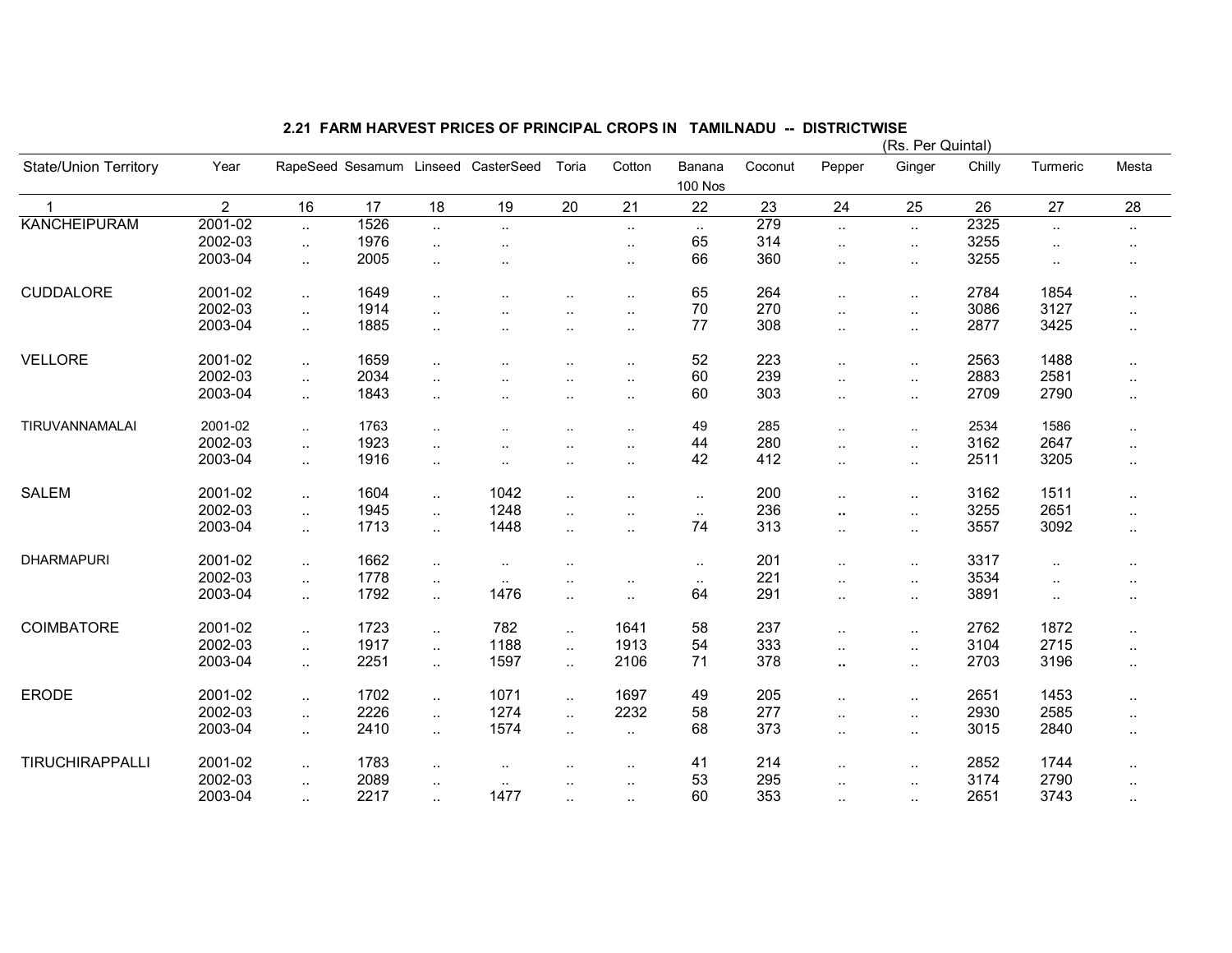|                              |                |                      |           |                      |                                     |                      |                      |                          |         |                      | (Rs. Per Quintal) |        |                      |           |
|------------------------------|----------------|----------------------|-----------|----------------------|-------------------------------------|----------------------|----------------------|--------------------------|---------|----------------------|-------------------|--------|----------------------|-----------|
| <b>State/Union Territory</b> | Year           |                      |           |                      | RapeSeed Sesamum Linseed CasterSeed | Toria                | Cotton               | Banana<br><b>100 Nos</b> | Coconut | Pepper               | Ginger            | Chilly | Turmeric             | Mesta     |
| $\mathbf{1}$                 | $\overline{2}$ | 16                   | 17        | 18                   | 19                                  | 20                   | 21                   | 22                       | 23      | 24                   | 25                | 26     | 27                   | 28        |
| <b>PUDUKKOTTAI</b>           | 2001-02        | $\ddotsc$            | $\ddotsc$ | $\ddotsc$            | $\ddot{\phantom{a}}$                | $\sim$               | $\sim$               | $\sim$                   | 262     | $\ddot{\phantom{1}}$ | $\ddotsc$         | 2372   | 3069                 | $\cdot$ . |
|                              | 2002-03        | $\ddot{\phantom{1}}$ | $\sim$    | $\ldots$             | $\ddotsc$                           | $\ddot{\phantom{a}}$ | $\cdot$ .            | $\sim$                   | 326     | $\sim$               | $\sim$            | 3209   | 3534                 | $\ddotsc$ |
|                              | 2003-04        | $\ldots$             | 2499      | $\cdot$ .            | $\ddot{\phantom{0}}$                | $\ddotsc$            | $\ddotsc$            | 50                       | 395     | $\ddotsc$            | $\sim$            | 2860   | 3906                 | $\ddotsc$ |
|                              |                |                      |           |                      |                                     |                      |                      |                          |         |                      |                   |        |                      |           |
| THANJAVUR                    | 2001-02        | $\ddotsc$            | 1608      | $\ldots$             | $\ddot{\phantom{a}}$                | $\ddotsc$            | $\ddotsc$            | 49                       | 194     | $\ddotsc$            | $\ddotsc$         | 2523   | 2061                 | $\sim$    |
|                              | 2002-03        | $\ddotsc$            | 2037      | $\ddotsc$            |                                     |                      | $\ddotsc$            | 38                       | 224     | $\ddotsc$            | $\sim$            | 2978   | 2919                 | $\ddotsc$ |
|                              | 2003-04        | $\ddotsc$            | 1845      | $\ddotsc$            |                                     |                      | $\ddot{\phantom{a}}$ | 64                       | 330     | $\ddotsc$            | $\ddotsc$         | 2585   | 3663                 | $\ddotsc$ |
|                              |                |                      |           |                      |                                     |                      |                      |                          |         |                      |                   |        |                      |           |
| <b>MADURAI</b>               | 2001-02        | $\ddot{\phantom{a}}$ | 1449      | $\ddotsc$            | 988                                 | $\ddot{\phantom{a}}$ | $\cdot$ .            | 65                       | 200     | $\ddotsc$            | $\ddotsc$         | 2046   | 1686                 | $\ddotsc$ |
|                              | 2002-03        | $\ddotsc$            | 1919      | $\ddotsc$            | 1193                                | $\ddotsc$            | $\ldots$             | $\sim$                   | 293     | $\ddotsc$            | $\sim$            | 2511   | 2709                 | $\cdot$ . |
|                              | 2003-04        | $\ddotsc$            | 1597      | $\ddotsc$            | 1175                                | $\ddot{\phantom{a}}$ | $\ddot{\phantom{a}}$ | $\ldots$                 | 395     | $\sim$               | $\sim$            | 2139   | 3453                 | $\cdot$ . |
|                              |                |                      |           |                      |                                     |                      |                      |                          |         |                      |                   |        |                      |           |
| <b>DINDIGUL</b>              | 2001-02        | $\ldots$             | 1622      | $\sim$               | 1018                                | $\sim$ $\sim$        | $\ddotsc$            | $\sim$                   | 207     | $\cdot$ .            | $\sim$            | 2302   | 1662                 | $\ddotsc$ |
|                              | 2002-03        | $\ddotsc$            | 1848      | $\ddotsc$            | 1226                                | $\ddotsc$            | $\cdot$ .            | $\sim$ $\sim$            | 282     | $\ddotsc$            | $\ldots$          | 2697   | 2709                 | $\ddotsc$ |
|                              | 2003-04        | $\ddotsc$            | 1944      | $\ddotsc$            | 1511                                | $\sim$               | $\cdot$ .            | $\sim$ $\sim$            | 337     | $\ddotsc$            | $\sim$            | 2232   | 3188                 | $\ddotsc$ |
|                              |                |                      |           |                      |                                     |                      |                      |                          |         |                      |                   |        |                      |           |
| RAMANATHAPURAM               | 2001-02        | $\ddot{\phantom{1}}$ | $\ddotsc$ | $\cdot$ .            | $\ddot{\phantom{a}}$                | $\ddotsc$            | 1581                 | 49                       | 246     | $\ldots$             | $\sim$            | 1976   | $\ddotsc$            | $\ddotsc$ |
|                              | 2002-03        | $\sim$               | $\ddotsc$ | $\ddot{\phantom{a}}$ | $\ddot{\phantom{a}}$                | $\ddotsc$            | $\ldots$             | 63                       | 295     | ٠.                   | $\ldots$          | 2651   | $\ddot{\phantom{a}}$ |           |
|                              | 2003-04        | $\ddot{\phantom{1}}$ | 2586      | $\ddotsc$            | $\ddot{\phantom{a}}$                | $\ddotsc$            | $\ldots$             | 65                       | 331     | $\ddotsc$            | $\ddotsc$         | 2372   | $\ddotsc$            | $\ddotsc$ |
|                              |                |                      |           |                      |                                     |                      |                      |                          |         |                      |                   |        |                      |           |
| <b>SIVAGANGA</b>             | 2001-02        | $\ddotsc$            |           |                      |                                     |                      | $\cdot$ .            | $\sim$                   | 279     | $\ddotsc$            | $\sim$            | 2116   | $\ddotsc$            |           |
|                              | 2002-03        | $\ddotsc$            | $\ddotsc$ | $\cdot$ .            | $\ddot{\phantom{0}}$                | $\sim$               | $\ddot{\phantom{a}}$ | 57                       | 279     | $\ddotsc$            | $\ddotsc$         | 2395   | 2883                 | $\cdot$ . |
|                              | 2003-04        | $\sim$               | $\sim$    | $\cdot$ .            | $\cdot$ .                           | $\ddotsc$            | $\cdot$ .            | $\sim$                   | 372     | $\sim$               | $\sim$            | 2186   | $\ddotsc$            | $\sim$    |
|                              |                |                      |           |                      |                                     |                      |                      |                          |         |                      |                   |        |                      |           |
| <b>VIRUDHUNAGAR</b>          | 2001-02        | $\ddot{\phantom{a}}$ | 1488      | $\ddotsc$            | 973                                 | $\sim$               | 1446                 | 53                       | 267     | $\sim$               | $\ddotsc$         | 2517   | 1976                 | $\ddotsc$ |
|                              | 2002-03        | $\ddotsc$            | 1686      | $\ddotsc$            | 1209                                | $\ddotsc$            | 1500                 | 38                       | 388     | $\ddotsc$            | $\sim$            | 2598   | 2848                 | $\ddotsc$ |
|                              | 2003-04        | $\ddotsc$            | 1674      | $\ddotsc$            | 1581                                | $\ddotsc$            | 1866                 | 60                       | 426     | ٠.                   | $\ldots$          | 2284   | $\ddotsc$            | $\cdot$ . |
|                              |                |                      |           |                      |                                     |                      |                      |                          |         |                      |                   |        |                      |           |
| TIRUNELVELI                  | 2001-02        | $\ddotsc$            | 1405      | $\cdot$ .            | $\ddot{\phantom{a}}$                | $\ddotsc$            | $\sim$ .             | 45                       | 260     | $\ddotsc$            | $\ldots$          | 2499   | 2232                 | $\ddotsc$ |
|                              | 2002-03        | $\ddotsc$            | 1767      | $\cdot$ .            | $\ddot{\phantom{a}}$                | $\cdot$ .            | 2041                 | 38                       | 320     | $\sim$               | $\sim$            | 2651   | 2848                 | $\cdot$ . |
|                              | 2003-04        | $\ddotsc$            | 2015      | $\cdot$ .            | $\cdot$ .                           | $\ddot{\phantom{a}}$ | 1953                 | 49                       | 383     | $\ddot{\phantom{a}}$ | $\ldots$          | 2325   | 3534                 | $\ddotsc$ |
|                              |                |                      |           |                      |                                     |                      |                      |                          |         |                      |                   |        |                      |           |
| <b>THOOTHUKUDI</b>           | 2001-02        | $\ldots$             | 1507      | $\cdot$ .            | 1070                                | $\ddotsc$            | $\sim$               | 60                       | 260     | $\ddot{\phantom{a}}$ | $\sim$            | 2519   | 1674                 | $\ddotsc$ |
|                              | 2002-03        | $\ddotsc$            | 2013      | $\cdot$ .            | $\cdot$ .                           | $\ddot{\phantom{a}}$ | 2232                 | 60                       | 336     | $\ddot{\phantom{a}}$ | $\sim$            | 2709   | 2558                 | $\cdot$ . |
|                              | 2003-04        | $\sim$               | 2408      | $\ddotsc$            | 1659                                |                      | $\sim$               | $\sim$                   | 428     | $\sim$               | $\ldots$          | 1883   | 3255                 | $\cdot$ . |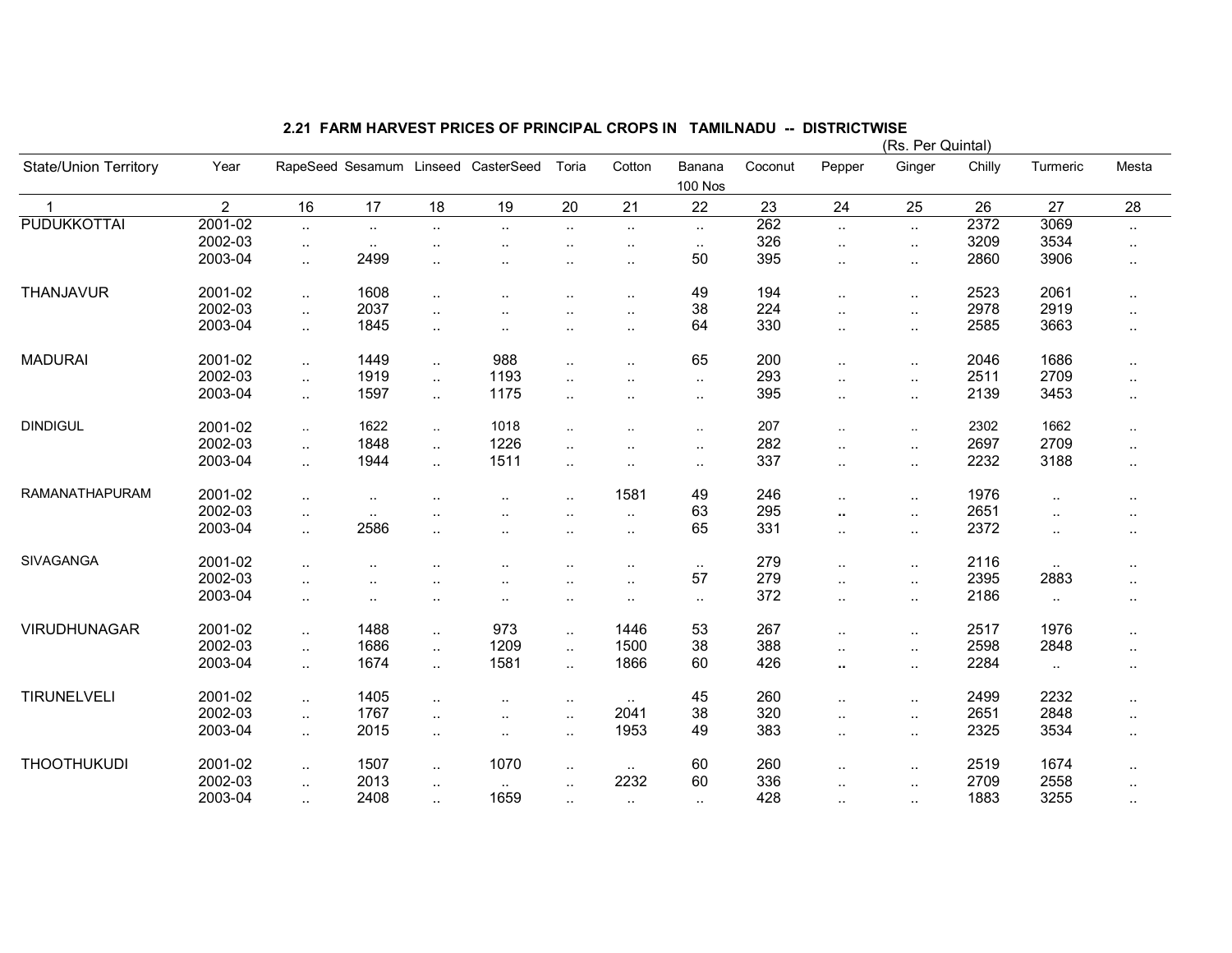|                       |                |                             |           |                      |                                     |                      |                      |                          |                        |                      | (Rs. Per Quintal)    |                      |                             |                      |
|-----------------------|----------------|-----------------------------|-----------|----------------------|-------------------------------------|----------------------|----------------------|--------------------------|------------------------|----------------------|----------------------|----------------------|-----------------------------|----------------------|
| State/Union Territory | Year           |                             |           |                      | RapeSeed Sesamum Linseed CasterSeed | Toria                | Cotton               | Banana<br><b>100 Nos</b> | Coconut                | Pepper               | Ginger               | Chilly               | Turmeric                    | Mesta                |
| $\mathbf{1}$          | $\overline{2}$ | 16                          | 17        | 18                   | 19                                  | 20                   | 21                   | 22                       | 23                     | 24                   | 25                   | 26                   | 27                          | 28                   |
| <b>NILGIRIS</b>       | 2001-02        | $\ddotsc$                   | $\ddotsc$ | $\ddot{\phantom{1}}$ | $\ddot{\phantom{a}}$                | $\sim$               | $\ldots$             | 84                       | $\sim$                 | $\sim$               | $\ddotsc$            | 3081                 | $\mathcal{L}_{\mathcal{A}}$ | $\sim$               |
|                       | 2002-03        | $\ddot{\phantom{a}}$        | $\ddotsc$ | $\ldots$             | $\cdot$ .                           | $\sim$               | $\ldots$             | 98                       | 419                    | $\sim$               | $\sim$               | 3488                 | $\ddotsc$                   | $\cdot$ .            |
|                       | 2003-04        | $\cdot$ .                   | $\cdot$ . | $\ddot{\phantom{a}}$ | $\ddot{\phantom{0}}$                | $\ddotsc$            | $\ddotsc$            | 84                       | $\sim$                 | $\sim$               | $\ddotsc$            | 4162                 | $\ddot{\phantom{a}}$        | $\cdot$ .            |
|                       |                |                             |           |                      |                                     |                      |                      |                          |                        |                      |                      |                      |                             |                      |
| KANIYAKUMARI          | 2001-02        | $\ddot{\phantom{1}}$        |           |                      | $\ddot{\phantom{0}}$                | ٠.                   | $\ddot{\phantom{a}}$ | 54                       | 288                    | $\ddotsc$            | $\ddotsc$            | $\ddotsc$            | $\ddotsc$                   |                      |
|                       | 2002-03        | $\ddot{\phantom{a}}$ .      |           |                      |                                     |                      | $\ddot{\phantom{a}}$ | 74                       | 337                    | $\ddotsc$            | $\ddotsc$            |                      |                             |                      |
|                       | 2003-04        | $\ddotsc$                   | $\ddotsc$ | $\cdot$ .            | $\ddot{\phantom{a}}$                | $\ddotsc$            | $\ddot{\phantom{a}}$ | 74                       | 452                    | $\ddotsc$            | $\ddotsc$            | $\ddot{\phantom{a}}$ |                             |                      |
|                       |                |                             |           |                      |                                     |                      |                      |                          |                        |                      |                      |                      |                             |                      |
| <b>VILUPPURAM</b>     | 2001-02        | $\ddot{\phantom{a}}$        | 1495      | $\ddotsc$            | $\ddot{\phantom{a}}$                | $\ddotsc$            | 1651                 | $\ddotsc$                | 279                    | $\sim$               | $\ddotsc$            | 2790                 | 1472                        | $\ddotsc$            |
|                       | 2002-03        | $\ddotsc$                   | 2038      | $\ddotsc$            |                                     | $\ddotsc$            | 1878                 | $\ddotsc$                | 346                    | $\ddotsc$            | $\ldots$             | 3131                 | 2640                        | $\sim$               |
|                       | 2003-04        | $\mathcal{L}_{\mathcal{A}}$ | 2024      | $\ddotsc$            | $\ddot{\phantom{a}}$                | $\ldots$             | 1932                 | 58                       | 426                    | $\mathbf{L}$         | $\ddotsc$            | 2883                 | 2995                        |                      |
|                       |                |                             |           |                      |                                     |                      |                      |                          |                        |                      |                      |                      |                             | $\sim$               |
| NAGAPATTINAM          | 2001-02        | $\sim$                      |           |                      |                                     |                      | $\ddotsc$            | $70\,$                   | 209                    | $\sim$               | $\sim$               | 2706                 | 2046                        | $\sim$               |
|                       | 2002-03        | $\ddotsc$                   |           | $\cdot$ .            | ٠.                                  | ٠.                   | $\ddotsc$            | 50                       | 281                    | $\ddotsc$            | $\sim$               | 2837                 | 3348                        | $\ddotsc$            |
|                       | 2003-04        | $\ddot{\phantom{1}}$        | $\cdot$ . | $\ddot{\phantom{a}}$ | $\ddot{\phantom{a}}$                | ٠.                   | $\cdot$ .            | 56                       | 342                    | $\ddotsc$            | $\sim$               | 2523                 | 3488                        | $\cdot$ .            |
|                       |                |                             |           |                      |                                     |                      |                      |                          |                        |                      |                      |                      |                             |                      |
| TIRUVALLUR            | 2001-02        | $\ddotsc$                   | 1681      | $\ddotsc$            |                                     | $\ddot{\phantom{a}}$ | $\ddot{\phantom{a}}$ | $\sim$ $\sim$            | 374                    | $\sim$               | $\sim$               | $\ldots$             |                             |                      |
|                       | 2002-03        | $\mathcal{L}_{\mathcal{A}}$ | 2116      | $\ldots$             | ,.                                  | ٠.                   | $\ddot{\phantom{a}}$ | $\ldots$                 | 407                    | $\ddot{\phantom{1}}$ | $\sim$               | 3650                 | $\ddot{\phantom{a}}$        | $\ddot{\phantom{a}}$ |
|                       | 2003-04        | $\ddotsc$                   | 2093      | $\ddotsc$            | $\ddot{\phantom{a}}$                | $\ddot{\phantom{a}}$ | $\cdot$ .            | $\sim$ .                 | 395                    | $\sim$               | $\sim$               | 2790                 | $\ddotsc$                   | $\ddotsc$            |
|                       |                |                             |           |                      |                                     |                      |                      |                          |                        |                      |                      |                      |                             |                      |
| <b>KARUR</b>          | 2001-02        | $\ddot{\phantom{a}}$        | 2139      | $\ddotsc$            |                                     |                      | $\cdot$ .            | $\sim$ $\sim$            | 233                    | $\ddotsc$            | $\sim$               | 2558                 | 1860                        | $\cdot$ .            |
|                       | 2002-03        | $\ddotsc$                   | 2465      | $\ddotsc$            | $\ddot{\phantom{0}}$                | $\ddotsc$            |                      | $\sim$                   | 260                    | $\ddotsc$            | $\ddotsc$            | 2644                 | 2976                        | $\ldots$             |
|                       | 2003-04        | $\ddotsc$                   | 2651      | $\ddotsc$            | $\cdot$ .                           | $\sim$               | $\ldots$             | 70                       | 465                    | $\sim$               | $\sim$               | 2883                 | 3227                        | $\sim$               |
|                       |                |                             |           |                      |                                     |                      |                      |                          |                        |                      |                      |                      |                             |                      |
| PERAMBALUR            | 2001-02        | $\ddotsc$                   | 1609      | $\cdot$ .            |                                     |                      |                      | $\cdot$ .                | $\ddotsc$              | $\ddot{\phantom{a}}$ | $\ddotsc$            | ٠.                   |                             | $\cdot$ .            |
|                       | 2002-03        | $\ddotsc$                   | $\sim$    | $\ddot{\phantom{a}}$ |                                     |                      |                      | $\ddot{\phantom{a}}$     | $\ddotsc$              | $\ddot{\phantom{a}}$ | $\ddot{\phantom{a}}$ |                      |                             |                      |
|                       | 2003-04        | $\ddotsc$                   | 1829      | $\ddotsc$            |                                     |                      | $\cdot$ .            | $\cdot$ .                | $\ddot{\phantom{a}}$ . | ٠.                   | $\cdot$ .            | $\ddot{\phantom{a}}$ |                             | $\cdot$ .            |
|                       |                |                             |           |                      |                                     |                      |                      |                          |                        |                      |                      |                      |                             |                      |
| <b>TIRUVARUR</b>      | 2001-02        | $\ddot{\phantom{a}}$        | 1709      | $\cdot$ .            | $\ddot{\phantom{a}}$                | $\ddotsc$            | $\ddotsc$            | 64                       | 165                    | $\ddotsc$            | $\ldots$             | 2667                 | 2083                        | $\ddotsc$            |
|                       | 2002-03        | $\mathcal{L}_{\mathcal{A}}$ | 2093      | $\cdot$ .            |                                     | $\ddotsc$            | $\cdot$ .            | $\sim$                   | 257                    | $\sim$               | $\sim$               | 2995                 | 3127                        | $\sim$               |
|                       | 2003-04        | $\ddot{\phantom{1}}$        | 1916      | $\ddotsc$            | $\ddot{\phantom{a}}$                | $\ddotsc$            | $\ddotsc$            | $\ldots$                 | 297                    | $\mathbf{L}$         | $\sim$               | 2664                 | 3501                        | $\cdot$ .            |
|                       |                |                             |           |                      |                                     |                      |                      |                          |                        |                      |                      |                      |                             |                      |
| <b>THENI</b>          | 2001-02        | $\ddotsc$                   |           |                      |                                     | $\ddotsc$            | 1200                 | $\sim$                   | 222                    | $\ddotsc$            | $\sim$               | 2476                 | 1514                        | $\sim$               |
|                       | 2002-03        | $\sim$                      |           | $\cdot$ .            | $\cdot$ .                           | $\ddot{\phantom{a}}$ | $\sim$ $\sim$        | $\sim$                   | 306                    | $\ddot{\phantom{a}}$ | $\sim$               | 2674                 | 2678                        | $\sim$               |
|                       | 2003-04        | $\sim$                      | $\cdot$ . | $\cdot$ .            | $\cdot$ .                           | $\sim$               | 1758                 | 62                       | 322                    | $\sim$               | $\sim$               | 2302                 | 3225                        | $\sim$               |